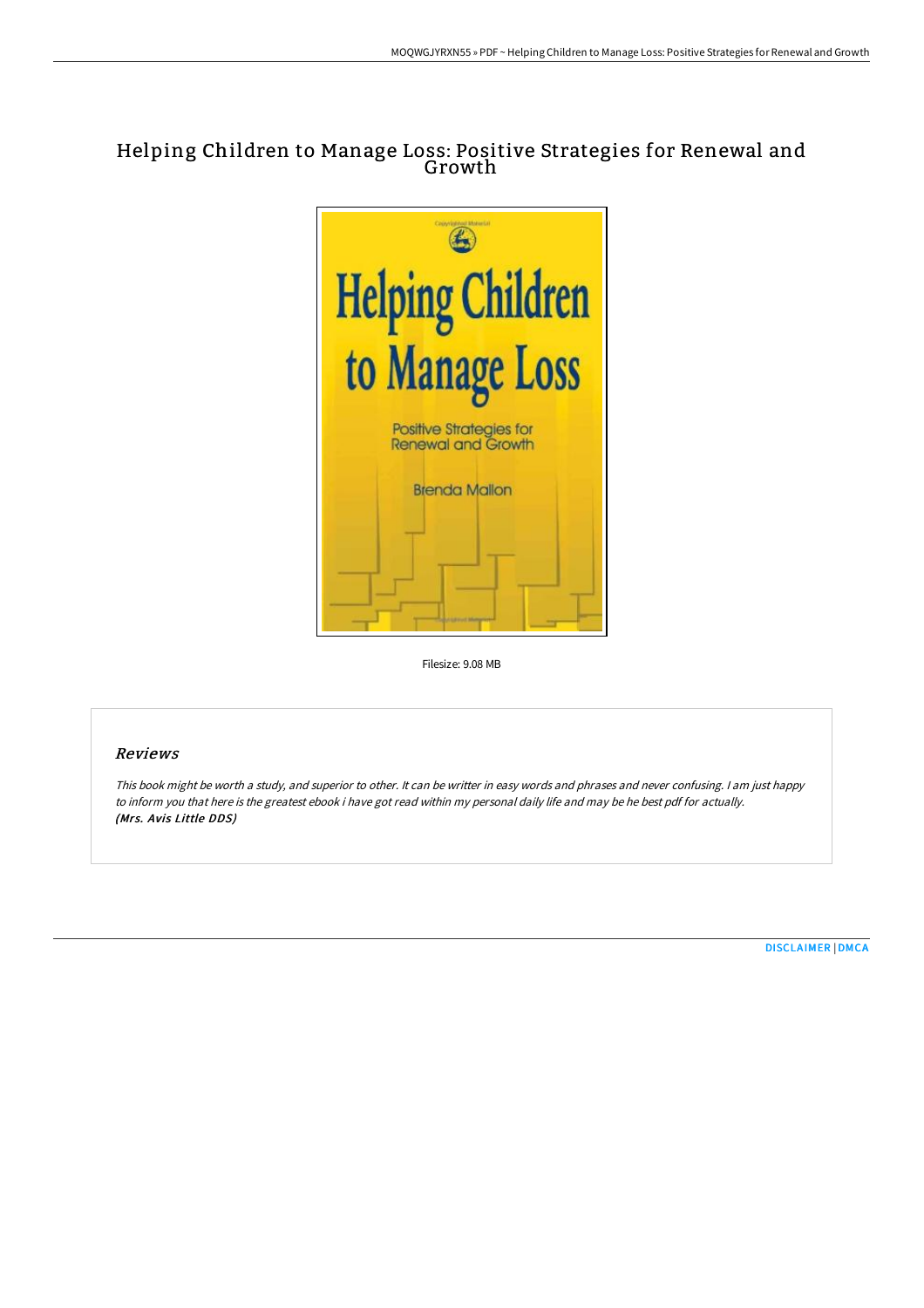#### HELPING CHILDREN TO MANAGE LOSS: POSITIVE STRATEGIES FOR RENEWAL AND GROWTH



To download Helping Children to Manage Loss: Positive Strategies for Renewal and Growth eBook, you should follow the link beneath and save the document or have accessibility to other information which might be related to HELPING CHILDREN TO MANAGE LOSS: POSITIVE STRATEGIES FOR RENEWAL AND GROWTH ebook.

Jessica Kingsley Publishers. Paperback. Book Condition: new. BRAND NEW, Helping Children to Manage Loss: Positive Strategies for Renewal and Growth, Brenda Mallon, Children experience loss in many ways: in the loss of a parent through death or divorce, through illness or disability, in failure and bullying, and in the host of hurts that are inherent in being alive. Helping Children to Manage Loss: Positive Strategies for Renewal and Growth explores the territory of loss in childhood using the words of children who have found themselves bereft of hope. As well as covering the short and long term implications that arise when loss occurs, it provides positive approaches that enable children not only to cope but to grow through their experiences. Incorporating practical techniques, case studies, successful models of intervention and insights from the author's experience as a counsellor who has worked extensively with children, the book explores such topics as: \* helping a child prepare for loss \* the initial impact of bereavement and its immediate consequences \* helping a child mourn/come to terms with loss \* separation and divorce, and the 'sleeper' effects that cause long-term damage \* dreams as communication and how they can be used therapeutically \* enabling strategies to use with children facing illness, including cancer and disability \* facing the trauma of abuse, suicide and disaster \* strategies for renewal at home and at school, including the importance of active listening and ritual. The book also includes a section on further sources of support, with useful addresses, resources, books and telephone contact numbers.

B Read Helping Children to Manage Loss: Positive [Strategies](http://albedo.media/helping-children-to-manage-loss-positive-strateg.html) for Renewal and Growth Online  $\blacksquare$ Download PDF Helping Children to Manage Loss: Positive [Strategies](http://albedo.media/helping-children-to-manage-loss-positive-strateg.html) for Renewal and Growth